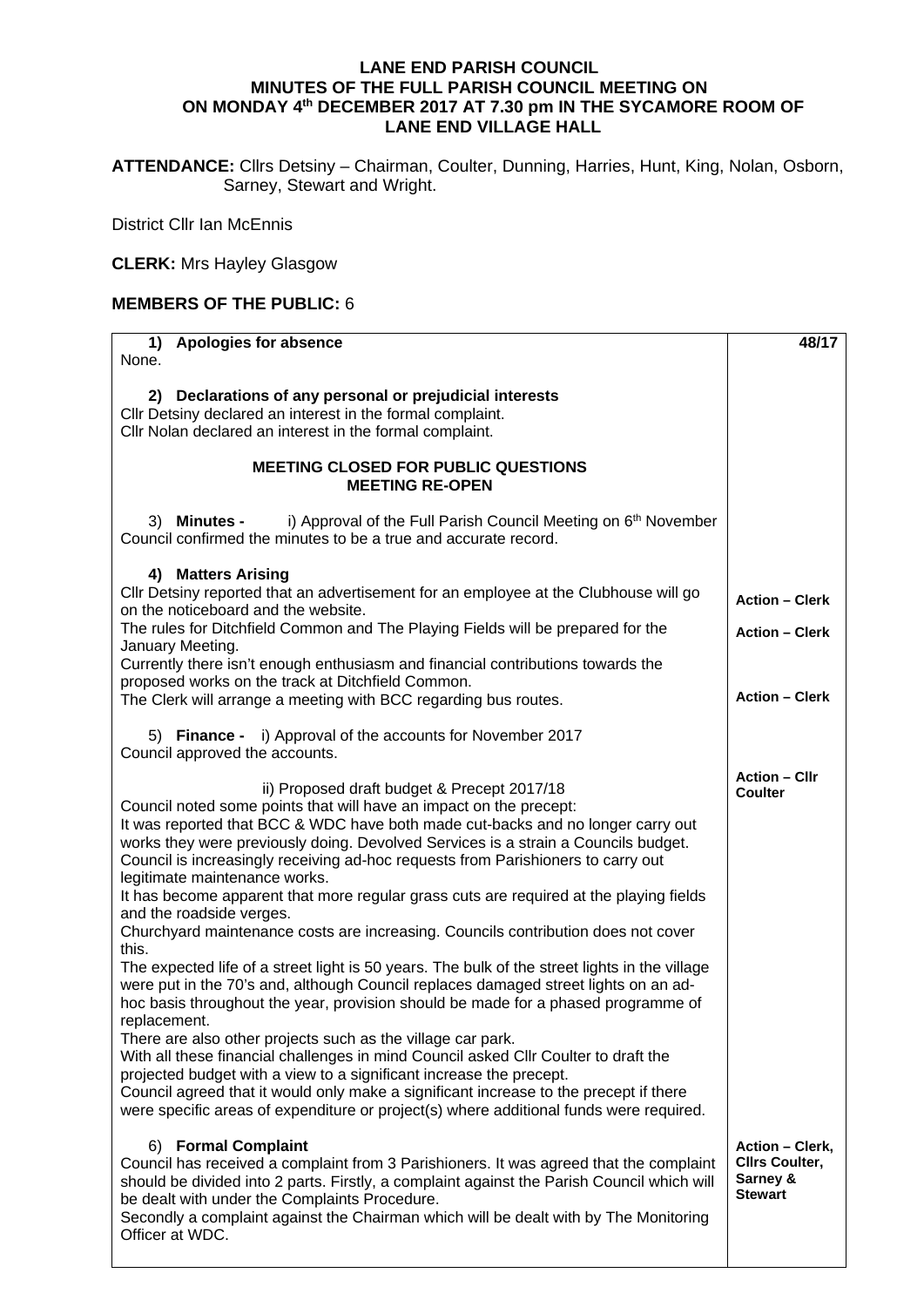| The Clerk reported that it is has become very clear that Councils complaints procedure<br>is out of date and also not wholly fit for purpose. It refers to things like the Finance<br>Committee which no longer exist and also the deadlines for response are not realistic<br>or sustainable. Council will need to revise this with urgency in the New Year.<br>Cllr Dunning questioned the Clerk as to why Council hadn't been told about the further<br>complaint raised in a letter of $25th$ October and that a reply to this had been sent 1 <sup>st</sup><br>November. Councillor Dunning also queried as to why this was not reported at the<br>FPCM on 6 <sup>th</sup> November 2017.<br>As the Clerk had not been given any advance notice of these question and<br>consequently hadn't been given any time to check the records she was not in a<br>position to be able to provide an immediate response to these specific queries.<br>The Clerk reported that there are now several complaint letters received by Council.<br>The 1 <sup>st</sup> complaint letter dated 2 <sup>nd</sup> October to which a reply was sent. A further<br>complaint letter dated 25 <sup>th</sup> October to which a reply was again sent then a further<br>complaint letter dated 10 <sup>th</sup> November to which a holding reply has been sent.<br>The Parishioners making the complaint implied that the Chairman and Vice-Chairman<br>have not correctly followed the complaints procedure and both should be withdrawn<br>from the process of investigating the complaint.<br>Council were not clear as to why the Vice-Chairman should be disqualified from<br>investigating the complaint and could see no grounds as to why a complaint against<br>him had been raised nor any reason why he should be disqualified from investigating<br>this matter.<br>In accordance with the current complaints procedure Council agreed that Cllrs Coulter,<br>Sarney and Stewart would look at the complaints and respond in writing via the Clerk.<br>Cllr Dunning asked if The Clerk would share all information if requested with the 3<br>Councillors looking at the complaint. The Clerk responded that of course any<br>information requested would be given.<br>It was agreed that the response to the complaint will be sent to the 3 Parishioners and<br>copied to the Monitoring Officer. It was also agreed that a copy of the response to<br>complaint would be sent in advance to all Councillors. | 49/17                                                                         |
|-------------------------------------------------------------------------------------------------------------------------------------------------------------------------------------------------------------------------------------------------------------------------------------------------------------------------------------------------------------------------------------------------------------------------------------------------------------------------------------------------------------------------------------------------------------------------------------------------------------------------------------------------------------------------------------------------------------------------------------------------------------------------------------------------------------------------------------------------------------------------------------------------------------------------------------------------------------------------------------------------------------------------------------------------------------------------------------------------------------------------------------------------------------------------------------------------------------------------------------------------------------------------------------------------------------------------------------------------------------------------------------------------------------------------------------------------------------------------------------------------------------------------------------------------------------------------------------------------------------------------------------------------------------------------------------------------------------------------------------------------------------------------------------------------------------------------------------------------------------------------------------------------------------------------------------------------------------------------------------------------------------------------------------------------------------------------------------------------------------------------------------------------------------------------------------------------------------------------------------------------------------------------------------------------------------------------------------------------------------------------------------------------------------------------------------------------------------------------------------------------------------|-------------------------------------------------------------------------------|
| 7) New Local Plan<br>CIIr Detsiny proposed to form a working group to look at the sites allocated in detail.<br>The working group would include Cllrs Stewart, Detsiny, Coulter and Nolan. The<br>working group will report back to Council on a regular basis.                                                                                                                                                                                                                                                                                                                                                                                                                                                                                                                                                                                                                                                                                                                                                                                                                                                                                                                                                                                                                                                                                                                                                                                                                                                                                                                                                                                                                                                                                                                                                                                                                                                                                                                                                                                                                                                                                                                                                                                                                                                                                                                                                                                                                                             | <b>Action - Cllrs</b><br>Stewart,<br>Detsiny,<br><b>Coulter and</b><br>Nolan. |
| <b>Chalky Fields and The Orchards-</b><br>8)<br>To agree to install a pedestrian gate between Chalky Field Allotments and<br>i)<br>The Orchards<br>Council currently has no direct access to land that we own.                                                                                                                                                                                                                                                                                                                                                                                                                                                                                                                                                                                                                                                                                                                                                                                                                                                                                                                                                                                                                                                                                                                                                                                                                                                                                                                                                                                                                                                                                                                                                                                                                                                                                                                                                                                                                                                                                                                                                                                                                                                                                                                                                                                                                                                                                              | <b>Action - Clerk</b>                                                         |
| For installing a pedestrian gate from Chalky Fields allotments to The Orchards, the<br>quote is £600.00 including parts and labour.<br>Council approved the quote.                                                                                                                                                                                                                                                                                                                                                                                                                                                                                                                                                                                                                                                                                                                                                                                                                                                                                                                                                                                                                                                                                                                                                                                                                                                                                                                                                                                                                                                                                                                                                                                                                                                                                                                                                                                                                                                                                                                                                                                                                                                                                                                                                                                                                                                                                                                                          |                                                                               |
| ii)<br>Agreement to progress a one-year licence for Chalky Fields and The<br>Orchards                                                                                                                                                                                                                                                                                                                                                                                                                                                                                                                                                                                                                                                                                                                                                                                                                                                                                                                                                                                                                                                                                                                                                                                                                                                                                                                                                                                                                                                                                                                                                                                                                                                                                                                                                                                                                                                                                                                                                                                                                                                                                                                                                                                                                                                                                                                                                                                                                       | <b>Action - Clerk</b>                                                         |
| Council agreed a rent of £1200 with no legal costs to be paid by the Parish<br>Council.<br>This will be a one-year, renewable licence.                                                                                                                                                                                                                                                                                                                                                                                                                                                                                                                                                                                                                                                                                                                                                                                                                                                                                                                                                                                                                                                                                                                                                                                                                                                                                                                                                                                                                                                                                                                                                                                                                                                                                                                                                                                                                                                                                                                                                                                                                                                                                                                                                                                                                                                                                                                                                                      |                                                                               |
| 9) Grass cutting contract<br>This will be discussed at a future meeting.                                                                                                                                                                                                                                                                                                                                                                                                                                                                                                                                                                                                                                                                                                                                                                                                                                                                                                                                                                                                                                                                                                                                                                                                                                                                                                                                                                                                                                                                                                                                                                                                                                                                                                                                                                                                                                                                                                                                                                                                                                                                                                                                                                                                                                                                                                                                                                                                                                    |                                                                               |
| Cllr Detsiny left the room and Cllr Coulter took over as Chair.                                                                                                                                                                                                                                                                                                                                                                                                                                                                                                                                                                                                                                                                                                                                                                                                                                                                                                                                                                                                                                                                                                                                                                                                                                                                                                                                                                                                                                                                                                                                                                                                                                                                                                                                                                                                                                                                                                                                                                                                                                                                                                                                                                                                                                                                                                                                                                                                                                             |                                                                               |
| 10) Maintenance of the verges along Bolter End Lane<br>Buckland Landscapes quoted to carry out maintenance work on the verges to the left<br>and right of Bolter End Lane. Total price £660.00 plus VAT<br>Council approved the quote.                                                                                                                                                                                                                                                                                                                                                                                                                                                                                                                                                                                                                                                                                                                                                                                                                                                                                                                                                                                                                                                                                                                                                                                                                                                                                                                                                                                                                                                                                                                                                                                                                                                                                                                                                                                                                                                                                                                                                                                                                                                                                                                                                                                                                                                                      | <b>Action - Clerk</b>                                                         |
| 11) Lane End Playing Fields<br>CIIr Harries reported that there are currently 8 teams using the MUGA. There are also 4<br>teams are using the football pitches.<br>The matter of the smoking shelter which was erected will be discussed at the next<br>meeting of the Lane End Sports Association.                                                                                                                                                                                                                                                                                                                                                                                                                                                                                                                                                                                                                                                                                                                                                                                                                                                                                                                                                                                                                                                                                                                                                                                                                                                                                                                                                                                                                                                                                                                                                                                                                                                                                                                                                                                                                                                                                                                                                                                                                                                                                                                                                                                                         | <b>Action - Clerk</b>                                                         |
| Council were saddened to learn the pavilion was broken into in the early hours of<br>Saturday morning. A group of two or three individuals broke in via the roof. They broke<br>the alarm so the alarm noise could not be heard, destroyed several doors and the cash<br>register. They stole a great deal of alcohol.                                                                                                                                                                                                                                                                                                                                                                                                                                                                                                                                                                                                                                                                                                                                                                                                                                                                                                                                                                                                                                                                                                                                                                                                                                                                                                                                                                                                                                                                                                                                                                                                                                                                                                                                                                                                                                                                                                                                                                                                                                                                                                                                                                                      |                                                                               |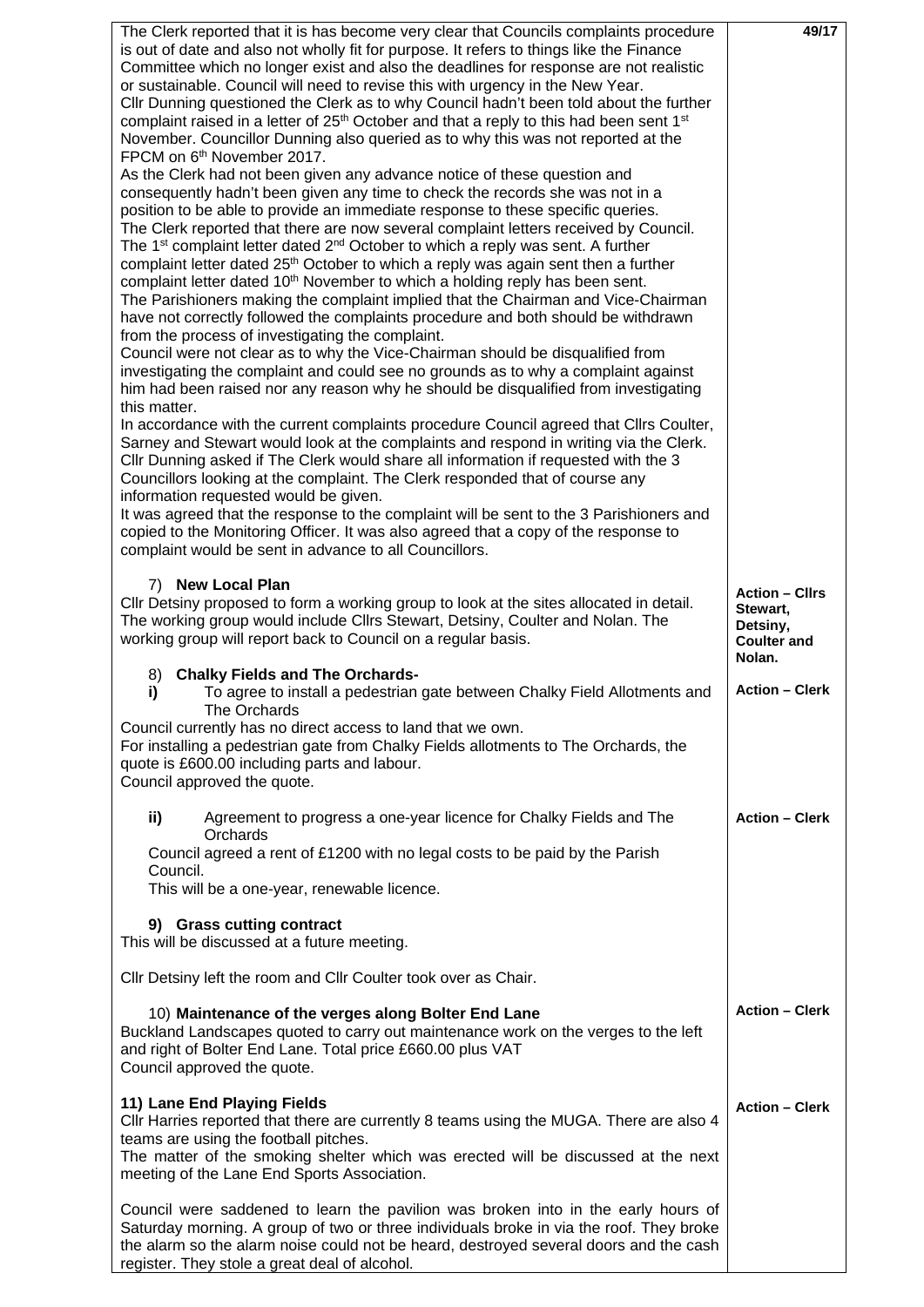|                                                                                                                                                                                                                                                                                                  |                                                                                                                                                                                                               | It has emerged they were apparently there for about 5 hours. A full report has been given<br>to the Police, they got some good evidence in terms of finger prints. The CCTV footage<br>is helpful but coverage is a little limited in some areas and this will be rectified.<br>The Clerk has reported the break-in to the insurance company. | 50/17     |  |  |  |
|--------------------------------------------------------------------------------------------------------------------------------------------------------------------------------------------------------------------------------------------------------------------------------------------------|---------------------------------------------------------------------------------------------------------------------------------------------------------------------------------------------------------------|-----------------------------------------------------------------------------------------------------------------------------------------------------------------------------------------------------------------------------------------------------------------------------------------------------------------------------------------------|-----------|--|--|--|
| 12) Clerk's report                                                                                                                                                                                                                                                                               |                                                                                                                                                                                                               |                                                                                                                                                                                                                                                                                                                                               |           |  |  |  |
| i.<br>ii.<br>iii.                                                                                                                                                                                                                                                                                | Planning application comments submitted.<br>AED inspections carried out and on-line forms submitted.<br>DPI from Cllr Nolan submitted.                                                                        |                                                                                                                                                                                                                                                                                                                                               |           |  |  |  |
| v.                                                                                                                                                                                                                                                                                               | Councillor Sarney volunteered to deliver the Clarion on Philps Close.<br>iv.<br>Works around the pond area has been completed by Buckland<br>Landscapes.                                                      |                                                                                                                                                                                                                                                                                                                                               |           |  |  |  |
| vi.<br>vii.                                                                                                                                                                                                                                                                                      | All allotment invoices have been sent to allotment tenants.<br>There does appear to be a few empty allotment plots. There is currently no<br>waiting list for allotments.                                     |                                                                                                                                                                                                                                                                                                                                               |           |  |  |  |
| viii.                                                                                                                                                                                                                                                                                            | A new padlock and chain has been fitted on the gate to chalky fields. Cllr<br>Coulter and the Clerk have the code for access.                                                                                 |                                                                                                                                                                                                                                                                                                                                               |           |  |  |  |
|                                                                                                                                                                                                                                                                                                  | The chain fence at the neighbouring property to the playing fields has been<br>ix.<br>repaired.                                                                                                               |                                                                                                                                                                                                                                                                                                                                               |           |  |  |  |
| x.<br>xi.                                                                                                                                                                                                                                                                                        | Notification of external auditor appointments for the 2017/18 financial year<br>-Buckinghamshire will be covered by PKF LITTLEJOHN LLP.<br>I have instructed Chris Smith as the internal auditor for 2017/18. |                                                                                                                                                                                                                                                                                                                                               |           |  |  |  |
| xii.                                                                                                                                                                                                                                                                                             |                                                                                                                                                                                                               | Another treatment for moles has been carried out at Lane End Playing                                                                                                                                                                                                                                                                          |           |  |  |  |
| xiii.                                                                                                                                                                                                                                                                                            | Fields.<br>A parishioner reported road signs that were obstructed by hedges/trees.<br>After several emails to TFB these have now been cut back.                                                               |                                                                                                                                                                                                                                                                                                                                               |           |  |  |  |
| xiv.                                                                                                                                                                                                                                                                                             |                                                                                                                                                                                                               | Cllr Detsiny and the Clerk will work on rules for the Playing Fields and<br>Ditchfield Common in December/January.                                                                                                                                                                                                                            |           |  |  |  |
| xvi.                                                                                                                                                                                                                                                                                             | Faulty street lights reported.<br>XV.<br>Attended allotments sites re several issues.                                                                                                                         |                                                                                                                                                                                                                                                                                                                                               |           |  |  |  |
| xvii.                                                                                                                                                                                                                                                                                            | Lane End Sports Association.                                                                                                                                                                                  | Next month's FPCM will be on Monday 8 <sup>th</sup> January in the Clubhouse of the                                                                                                                                                                                                                                                           |           |  |  |  |
| 13) Invitations to Meetings, Correspondence & Reports received<br>Council noted the anti-social behavior in Clayton Road. The Parish Council do not have<br>the power to close the footpath as a resident had proposed. The Clerk will contact the<br>local police officer to arrange a meeting. | <b>The Clerk</b>                                                                                                                                                                                              |                                                                                                                                                                                                                                                                                                                                               |           |  |  |  |
| None.                                                                                                                                                                                                                                                                                            | 14) Matters raised by Councillors                                                                                                                                                                             |                                                                                                                                                                                                                                                                                                                                               |           |  |  |  |
|                                                                                                                                                                                                                                                                                                  | <b>Council Decisions and Appeals (v)</b>                                                                                                                                                                      | 15) Planning: To consider new applications and receive Wycombe District                                                                                                                                                                                                                                                                       | The Clerk |  |  |  |
| <b>New Applications</b>                                                                                                                                                                                                                                                                          |                                                                                                                                                                                                               |                                                                                                                                                                                                                                                                                                                                               |           |  |  |  |
| 17/08089/FUL                                                                                                                                                                                                                                                                                     | <b>Tree Tops</b><br>Wheeler End<br>Common<br>Wheeler End                                                                                                                                                      | Householder application for construction of rear<br>single storey glazed conservatory<br>No objections                                                                                                                                                                                                                                        |           |  |  |  |
| 17/08026/FUL                                                                                                                                                                                                                                                                                     | 31 Widdenton<br>View Lane End                                                                                                                                                                                 | Householder application for construction of first<br>floor side extension<br>No objections                                                                                                                                                                                                                                                    |           |  |  |  |
| 17/07990/VCDN                                                                                                                                                                                                                                                                                    | The White House<br><b>High Street Lane</b><br>End                                                                                                                                                             | Variation of condition 2 (plan numbers) attached to<br>PP 16/07026/FUL (Conversion of existing dwelling<br>to form 3 x 1 bed flats with associated fenestration<br>alterations) to allow alterations to the windows<br>No objections                                                                                                          |           |  |  |  |
| Decision                                                                                                                                                                                                                                                                                         | <b>Wycombe District Council planning decisions:</b>                                                                                                                                                           | Case Ref:17/07302/FUL<br><b>Application Permitted</b><br>08/11/2017<br>Date:                                                                                                                                                                                                                                                                  |           |  |  |  |
| Address:                                                                                                                                                                                                                                                                                         |                                                                                                                                                                                                               | 19 Beech Avenue Lane End Buckinghamshire HP14 3EQ                                                                                                                                                                                                                                                                                             |           |  |  |  |
| Proposal:                                                                                                                                                                                                                                                                                        |                                                                                                                                                                                                               | Householder application for construction of single storey front vestibule and                                                                                                                                                                                                                                                                 |           |  |  |  |
| single                                                                                                                                                                                                                                                                                           | storey rear extension                                                                                                                                                                                         |                                                                                                                                                                                                                                                                                                                                               |           |  |  |  |